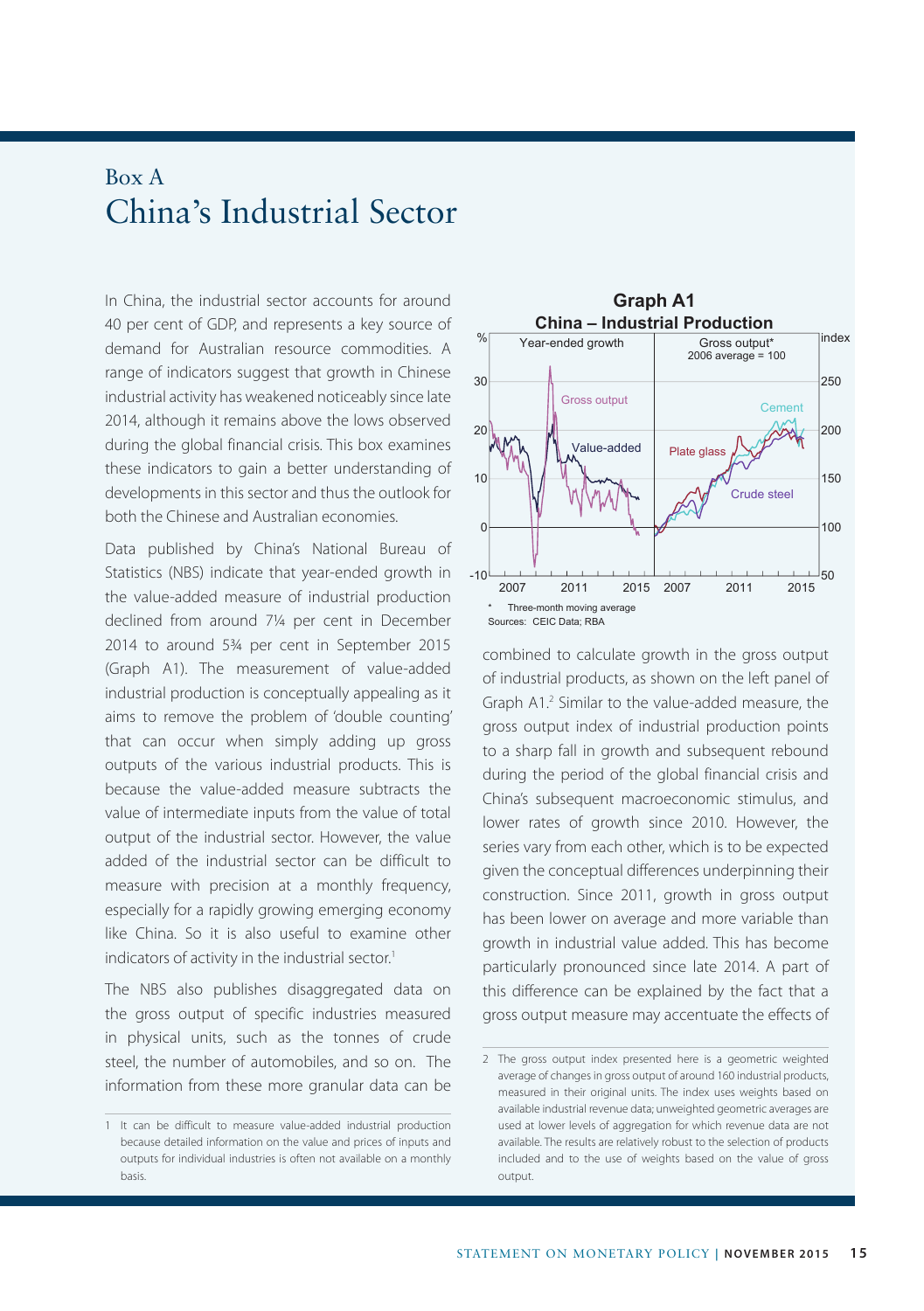a business cycle because it double counts changes in intermediate goods. For example, a decline in iron ore production is also likely to be reflected in declining steel output.

Nevertheless, the disaggregated nature of the gross output data provides insights into the drivers of weakness in the industrial sector. The data suggest that falls in the output of machinery, equipment and some construction-related products, including crude steel, cement and plate glass, have been particularly pronounced (Graph A1). These trends are consistent with the recent weakness in investment in Chinese real estate and manufacturing. Output of coal and iron ore mines has also been relatively subdued. In contrast, the production of oil, chemicals and nonferrous metals, such as copper and aluminium, have made significant positive contributions to the growth of industrial output in 2015.

The weakness observed in industrial output is also evident in a range of other data, including financial measures such as industrial revenue and profits (Graph A2). Although they are generally more volatile, financial indicators have historically followed similar patterns to measures of industrial sector activity and have weakened noticeably over the past year.3 It is worth noting that both revenue and profits were growing strongly prior to the downturn that coincided with the global financial crisis. In contrast, the recent slowdown in the industrial sector has followed a number of years of declining growth in revenue and profits. This may have consequences for the ability of firms to continue operations and service debt if the weakness persists. In the first half of 2015, there was a sharp increase in the ratio of non-performing loans (NPL) to total loans for the manufacturing and wholesale and retail trade sectors



**China – Financial Indicators of Industrial Firms\* Graph A2**

at the four largest Chinese state-owned commercial banks. The reported overall NPL ratio for Chinese banks also increased moderately but remained low.

Regional variation in industrial sector conditions could also have implications for Chinese financial stability and government policy. While the large Chinese banks operate nationwide, regional exposures can be significant for individual institutions and some smaller financial institutions are likely to have more geographically concentrated exposures. If conditions in one part of the country were to deteriorate significantly, financial institutions with sizeable on- and off-balance sheet exposures to that region may come under pressure, potentially requiring policy responses to mitigate the spread of risks to the broader financial system.

Since 2014, growth of value-added industrial production has slowed but remains relatively high in Guangdong, Jiangsu and Shandong. These three provinces accounted for almost 30 per cent of total industrial GDP in 2014, and produce a diverse range of items, including a number that have made positive contributions to growth in industrial output in 2015 to date. In contrast, growth in industrial activity has been especially weak in the north-east, where there is significant production of motor vehicles, machinery

<sup>3</sup> The higher volatility observed in the growth of the financial measures partly reflects the fact that these are nominal indicators, while value-added industrial production and the gross output index are measured in real terms. In addition, the profits series includes a range of income sources other than sales (such as subsidies and investment earnings), and costs other than the value of inputs (such as merger and acquisition activity).